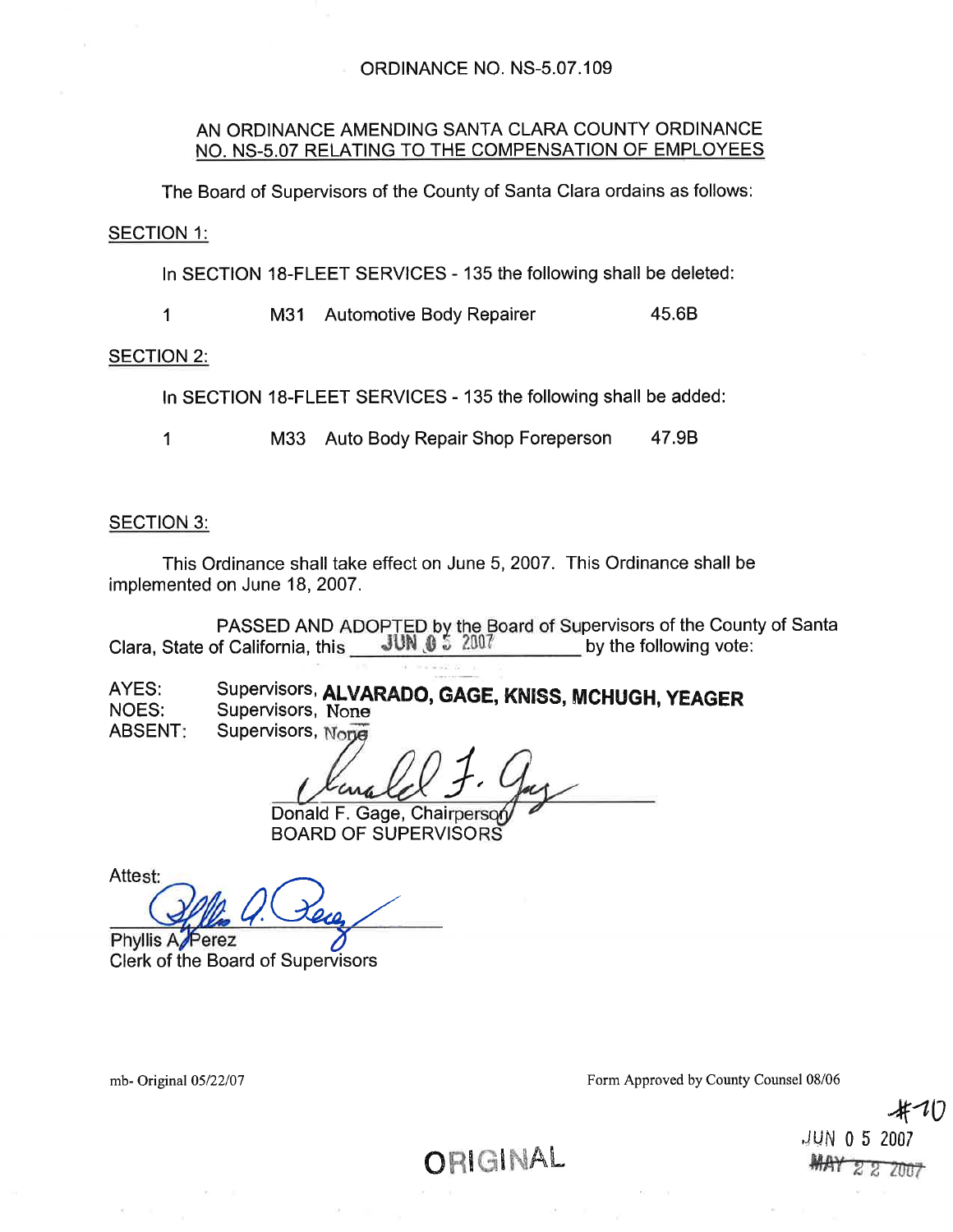# **County of Santa Clara Employee Services Agency**

**Department of Human Resources** 



ESA01 052207

Prepared by: Alan Reed Human Resources Analyst

Reviewed by: Karen Hodskins Human Resources Manager

Submitted by: Joanne Cox Human Resources Director

| DATE: | May 22, 2007 |  |
|-------|--------------|--|
|-------|--------------|--|

TO: Board of Supervisors

FROM:

Luke Lemp

Luke Leung Deputy County Executive

| Approved) Accepted Adopted Denied Presented |              |  |
|---------------------------------------------|--------------|--|
| BY THE BOARD OF SUPERVISORS                 |              |  |
| OF THE COUNTY OF SANTA CLARA                |              |  |
| Phyllis A. Perez, Clerk of the Board        |              |  |
|                                             |              |  |
|                                             | Deputy Clerk |  |
|                                             |              |  |

SUBJECT: Approve Job Specification for the Classification of Automotive Body Repairer and Adopt Related Salary Ordinance Amendment.

#### **RECOMMENDED ACTION**

Consider recommendations from Employee Services Agency relating to the Facilities and Fleet (FAF) Department, Fleet Services.

Possible actions:

- a. Approve job specification for classification of Auto Body Repair Shop Foreperson.
- b. Introduction and preliminary adoption of Salary Ordinance No. NS-5.07.109 amending

Board of Supervisors: Donald F. Gage, Blanca Alvarado, Pete McHugh, Ken Yeager, Liz Kniss County Executive: Peter Kutras Jr.

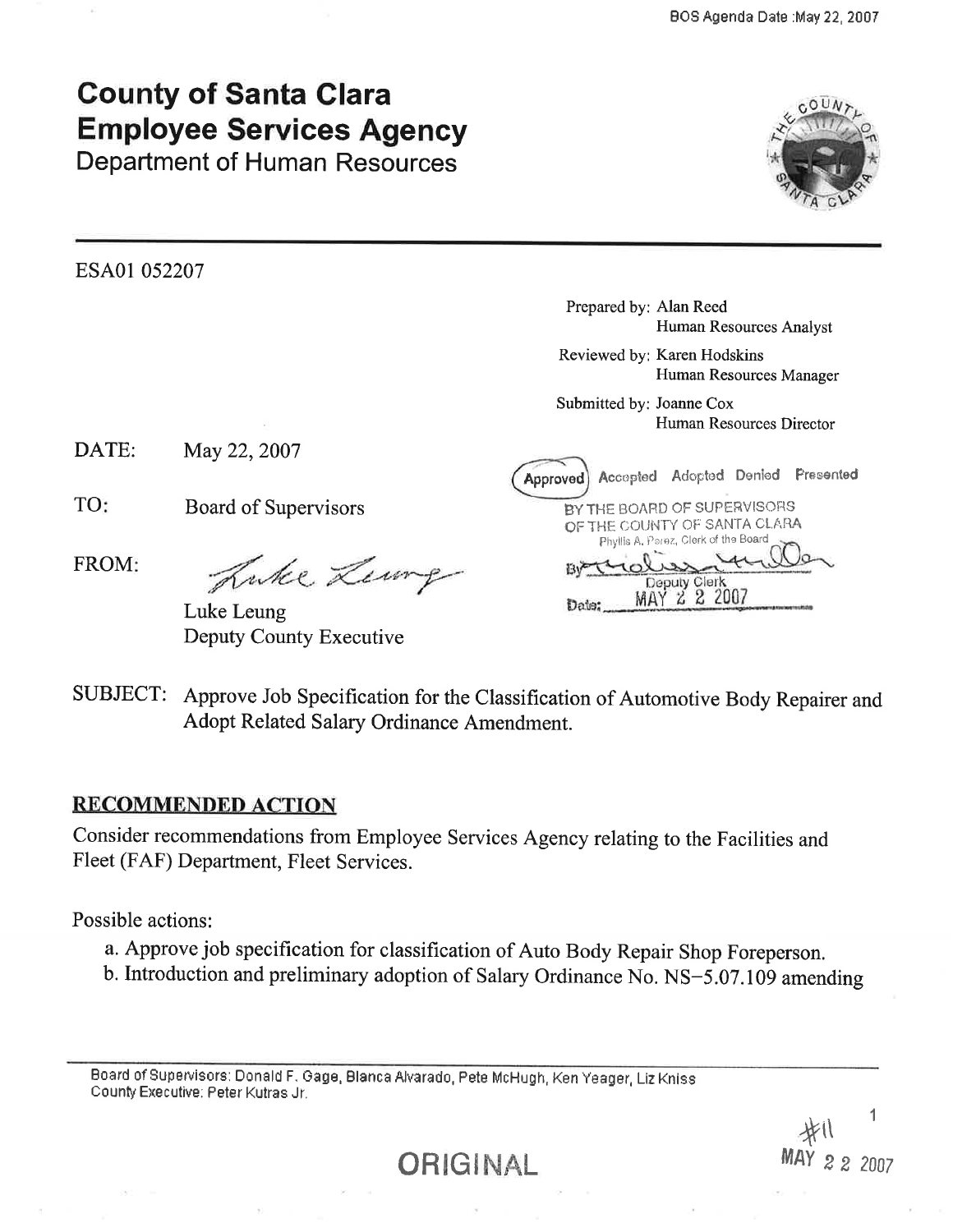Salary Ordinance No. NS-5.07 relating to the compensation of employees; deleting one Automotive Body Repairer position, and adding one Auto Body Repair Shop Foreperson position in the Facilities and Fleet (FAF) Department, Fleet Services. (Roll Call Vote to waive reading, Roll Call Vote to adopt)

#### FISCAL IMPLICATIONS

The recommended actions will have no fiscal impact on the General Fund. The FY 2007 cost to implement these actions is approximately \$298 and will be absorbed in the current approved budget for Fleet Services, Budget Unit 135. The annualized cost is approximately \$6,020 and will be included in the County Executive's final budget for FY 2008. The increase will result in slightly less retained earnings in Budget Unit I35, an Internal Service Fund.

#### CONTRACT HISTORY

Not applicable.

### REASONS FOR RECOMMENDATION

The duties of Automotive Body Repairer located in Facilities and Fleet (FAF) Department, Fleet Services are not accurately described by the current class specification. Creating the new classification of Auto Body Repair Shop Foreperson allows these duties to be accurately described and creates appropriate employment standards for the work assigned. The recommended compensation for the new classification is appropriate to the Counfy's compensation structure and commensurate with the level of responsibility.

#### BACKGROUND

During a SEIU Local 715 (now known as SEIU Local 521) Reclassification Window, the Automotive Body Repairer, in FAF, Fleet Services requested a classification study. Human Resources initially denied the request, however, a study was granted following the contractual appeal process.

The position studied reports to the Fleet Services Coordinator in Fleet Services and supervises the work of inmate labor in the Elmwood Paint and Body Shop located at the Elmwood Correctional Facility. The Shop performs routine and specialized painting and refinishing of a wide variety of automotive equipment; and repairs, fabricates and straightens automotive body panels. Additional services include fabrication and installation of specialized equipment for

Board of Supervisors: Donald F. Gage, Blanca Alvarado, Pete McHugh, Ken Yeager, Liz Kniss County Executive: Peter Kutras Jr.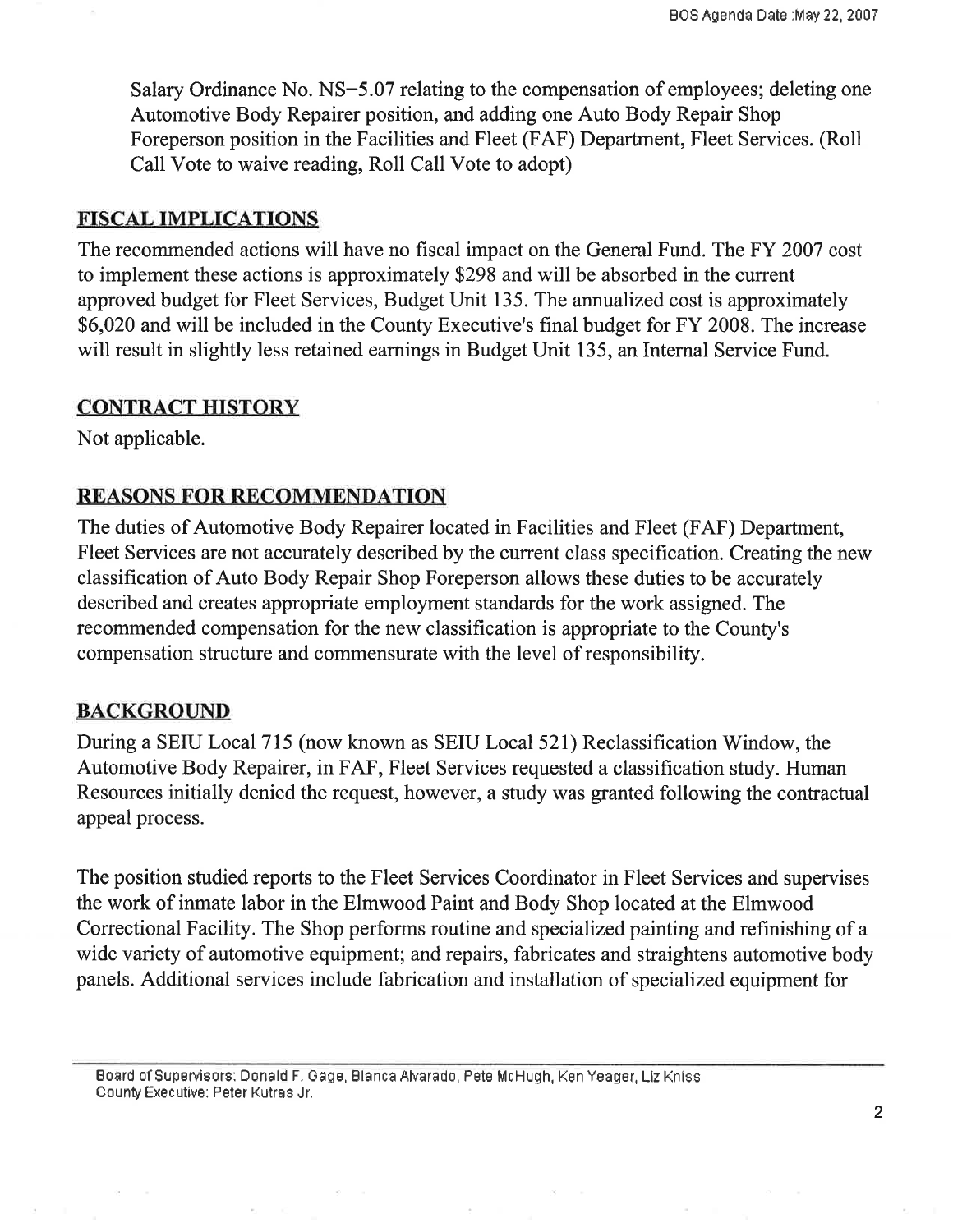law enforcement, emergency, and other types of vehicles. The incumbent is responsible for assigning tasks to and training of approximately 15-20 inmates on a daily basis.

In addition to the responsibilities of overseeing the inmate labor, the incumbent estimates vehicle damage, and reviews potential vehicle repairs including evaluation of cost to repair, and then recommends repair or disposal to the supervisor. The incumbent created a parts recycling program on-site and maintains a tracking database used to record the monthly savings derived, with cost savings updates provided monthly to the Department.

Other duties the incumbent is responsible for include: management of the Shop, ordering parts, supplies, and maintaining inventory that includes regular contact and interaction with external vendors and working with regulatory agencies. Today's strict environmental standards require the incumbent to work with representatives of the Environmental Protection Agencies to insure the County complies with all regulations and guidelines, for the proper use of hazardous chemicals and disposal of hazardous waste.

The definition of the Automotive Body Repairer classification is: "Under supervision, performs routine and specialized painting and refinishing of a wide variety of automotive equipment; and repairs, fabricates and straightens automotive body panels." The majority of the incumbent's time is not spent performing standard automotive body repair work. Many of the current responsibilities required to run the Elmwood Paint and Body Shop are of a higher level. Examples include evaluation of the skill level and experience of assigned inmate labor, implementation of a system used to track the use and inventory of shop tools, and creation of a parts recycling program.

Given the nature and extent of the incumbent's oversight and coordination responsibilities and the necessity to make discretionary decisions and utilize independent judgement, the scope of the position has evolved since the classification was created in June 1985. Based on the analysis, the current duties do not fit any other County job specification and are specific to the Automotive Body Repairer occupational field.

A new job specification is required to provide an accurate representation of the tasks and responsibilities performed by the incumbent. Coordinating responsibilities with respect to the use of inmate labor is now included, resulting from the increased demand for the services of the Shop. The new class specification also addresses the frequent use of independent judgment

Board of Supervisors: Donald F. Gage, Blanca Alvarado, Pete McHugh, Ken Yeager, Liz Kniss County Executive: Peter Kutras Jr.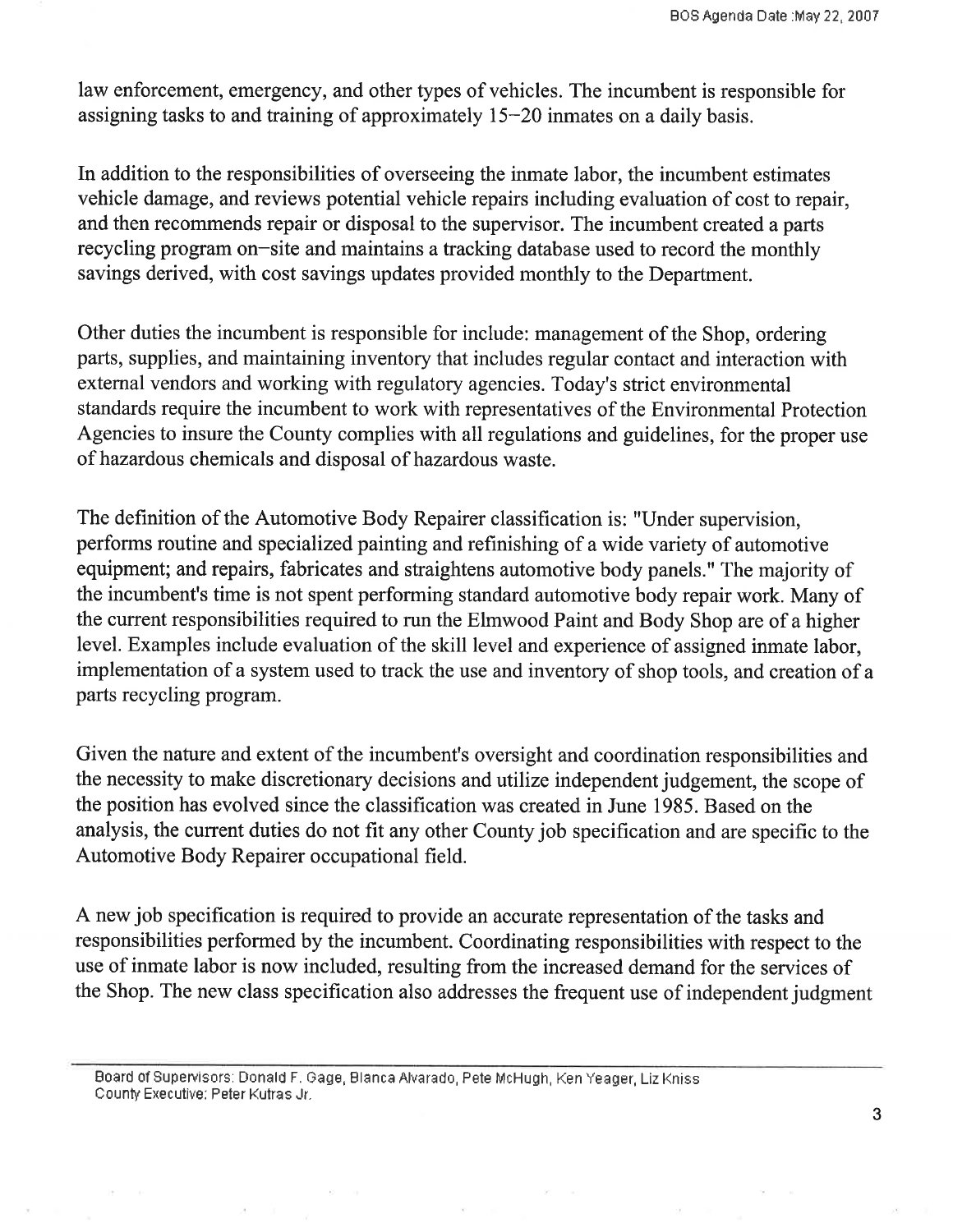and discretionary decision making. Both are now common to the position for efficient use and training of inmate labor, daily decisions regarding repairs, and running the shop. New environmental regulations enacted since the original job specification was created require revisions detailing the need for the Automotive Body Repairer to work closely with external vendors and regulatory agencies to ensure the proper handling, use and disposal of hazardous chemicals and hazardous waste. Finally, the implementation of a parts recycling program occurred after the job specification was created in 1985, and the new job specification includes the need to manage and maintain the program. The title of Auto Body Repair Shop Foreperson conveys the correct role of the incumbent in overseeing the Elmwood Paint and Body Shop.

To determine the appropriate compensation for the new classification, a salary review was conducted of similar classifications in the large Bay Area counties and classifications of similar level within Santa Clara County. It was found that an increase of 11.5% is appropriate due to salary comparisons in auto body repair work and in recognition of the incumbent's Shop coordination and oversight duties.

On June 24, 2003, the Board of Supervisors considered a report from Administration on strategies to contain costs associated with classification studies. This study was accepted during a reclassification window, a provision of the agreement with SEIU Local  $715$  (now known as SEIU Local 521), which meets the Board of Supervisors' policy.

SEIU Local 521 concurs with these recommendations.

#### **CONSEQUENCES OF NEGATIVE ACTION**

The Automotive Body Repairer in FAF, Fleet Services, would not be appropriately classified or compensated.

#### **STEPS FOLLOWING APPROVAL**

Upon Board approval, the Clerk of the Board's Office is requested to send Keyboard notification of completed processing to Mary Ann Barrous of the Employee Services Agency, Human Resources.

## **ATTACHMENTS**